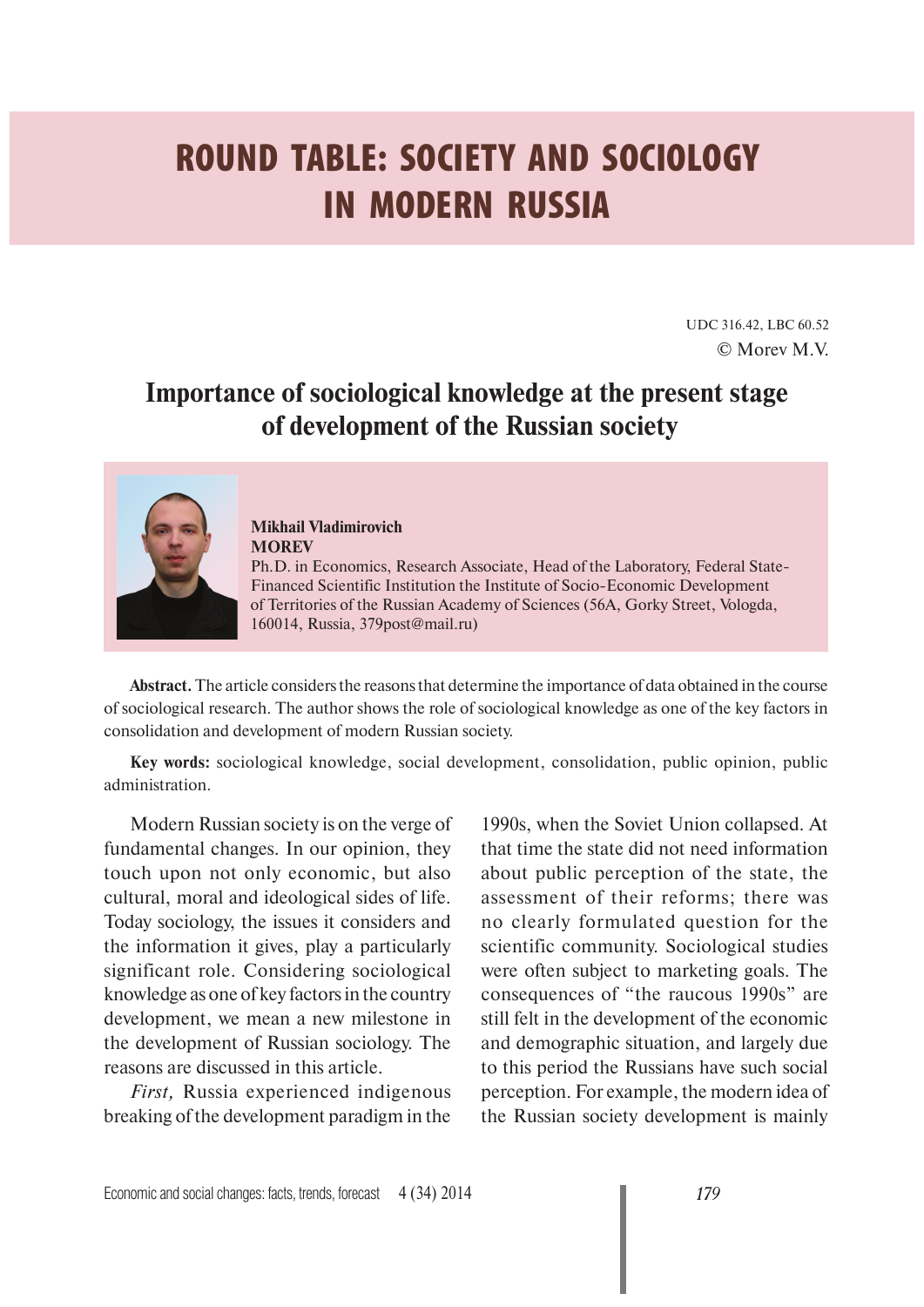| Indicator                                                                                           | 2000 | 2005 | 2007 | 2008 | 2009 | 2010 | 2011 | 2012 | 2013 | Change in 2013 $+/-$ to |      |
|-----------------------------------------------------------------------------------------------------|------|------|------|------|------|------|------|------|------|-------------------------|------|
|                                                                                                     |      |      |      |      |      |      |      |      |      | 2000                    | 2012 |
| Strengthening Russia's international standing                                                       |      |      |      |      |      |      |      |      |      |                         |      |
| Successful                                                                                          | 42.3 | 47.9 | 58.4 | 55.1 | 49.5 | 49.9 | 46.2 | 43.1 | 45.6 | $+3$                    | $+3$ |
| Unsuccessful                                                                                        | 30.9 | 33.8 | 24.9 | 23.7 | 30.4 | 29.3 | 33.7 | 37.9 | 36.2 | $+5$                    | $-2$ |
| Imposing order in the country                                                                       |      |      |      |      |      |      |      |      |      |                         |      |
| Successful                                                                                          | 31.4 | 41.9 | 53.2 | 48.2 | 39.1 | 41.1 | 36.6 | 35.4 | 39.4 | $+8$                    | $+4$ |
| Unsuccessful                                                                                        | 49.2 | 45.1 | 34.0 | 34.2 | 43.5 | 42.5 | 50.0 | 50.7 | 47.5 | $-2$                    | $-3$ |
| Protecting democracy and strengthening the citizens' freedoms                                       |      |      |      |      |      |      |      |      |      |                         |      |
| Successful                                                                                          | 23.5 | 33.6 | 44.4 | 39.9 | 36.7 | 36.3 | 32.4 | 28.8 | 31.8 | $+8$                    | $+3$ |
| Unsuccessful                                                                                        | 43.8 | 47.0 | 37.0 | 35.9 | 41.5 | 42.6 | 48.3 | 52.3 | 51.0 | $+7$                    | $-1$ |
| Economic recovery and increase in the citizens' welfare                                             |      |      |      |      |      |      |      |      |      |                         |      |
| Successful                                                                                          | 25.6 | 35.1 | 47.2 | 36.7 | 31.6 | 33.5 | 30.7 | 28.5 | 31.3 | $+6$                    | $+3$ |
| Unsuccessful                                                                                        | 52.9 | 50.8 | 39.1 | 46.0 | 52.4 | 51.6 | 56.1 | 57.9 | 56.8 | $+4$                    | -1   |
| Source: <i>monitoring obshchestvennogo mneniya ISERT RAN</i> [ISEDT RAS public opinion monitoring]. |      |      |      |      |      |      |      |      |      |                         |      |

In your opinion, how successful is the RF President in coping with challenging issues? (as a percentage of the number of respondents)

associated with the increased role of the state in almost all key areas of public life: social, economic, cultural, etc. (hence, the question appears about how to improve the efficiency of public administration). The anti-social results of the reforms in the 1990s and impoverishment of the population have become a basis for positive socio-political trends of the Russian society: the society is aware of the social hopelessness of radical reforms and the need to adopt new ways of development, taking into account the interests of most Russian citizens [4, p. 11]. V. Putin's policy, aimed at strengthening the vertical of power, got broad public support that was a logical consequence of the population's "fatigue" of economic instability and mistrust of government. Strong

government was popular in the early 2000s, and remains relevant in the present time. Not surprisingly, the President's actions to restore order in the country and enhance its international standing were always valued higher than the actions to defend democracy and facilitate freedoms of citizens (table). In addition, according to ISEDT RAS surveys<sup>1</sup>,

<sup>&</sup>lt;sup>1</sup> ISEDT RAS has been carrying out the Public opinion monitoring since 1996 once in two months in Vologda, Cherepovets, and in eight districts of the oblast (Babayevsky District, Velikoustyugsky District, Vozhegodsky District, Gryazovetsky District, Kirillovsky District, Nikolsky District, Tarnogsky District and Sheksninsky District). The volume of a sample population is 1500 people aged from 18 and older. Representativeness of the sample is ensured by the observance of the proportions between the urban and rural population, the proportions between the inhabitants of settlements of various types (rural communities, small and medium-sized cities), age and sex structure of the oblast's adult population. The method of the survey is a questionnaire poll by place of residence of respondents. Sampling error does not exceed 3%.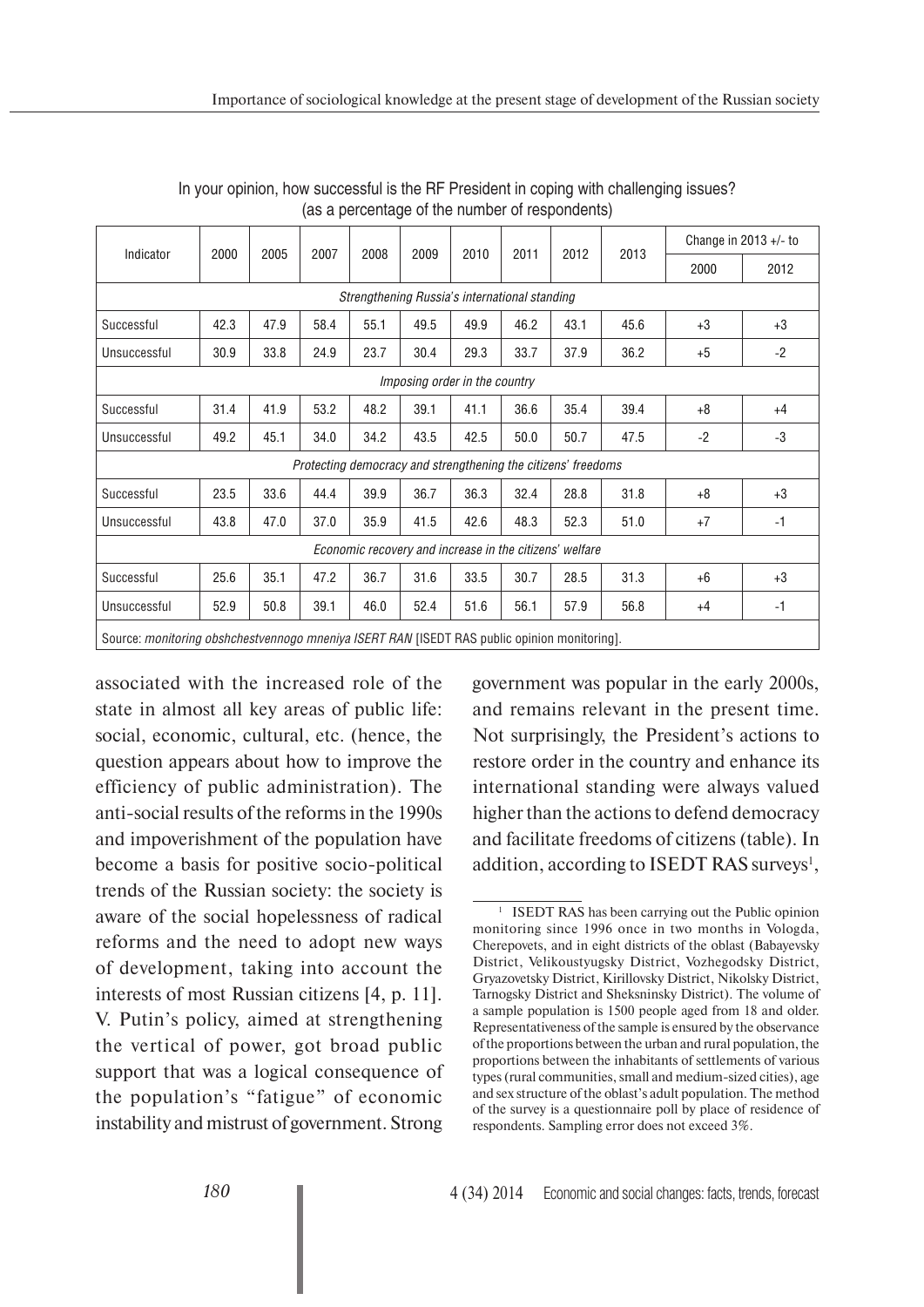

Source: Baza dannykh Federal'noi sluzhby gosudarstvennoi statistiki [Database of the Federal State Statistics Service]. Available at: www.gks.ru.

in 2000–2013 20–28% of the Vologda Oblast population considered the issues to restore order in the country as priority for Russia's President, 26–35% – the issues to strengthen Russia's international standing. Only 6–10% of the population in the region believed that the head of state was concerned with the problem of democratic rights and freedoms, however, more than 60% of the region's residents supported the President during the period under study.

It is also important to note that the Soviet Union collapse was primarily a problem of psychological character. There is the following evidence: a dramatic increase in the number of social pathologies (including youth),

and, particularly, of suicides. Its rate still exceeds the critical indicator set by the World Health Organization (figure). The economic consequences of the crises, levelling off much faster than the consequences of social maladjustment of a person [3] are complex in nature and reflected in almost all spheres of public life.

The low level of trust to the public authorities, social atomism, social fragmentation, political indifference, the low level of civil society development, inactivity of civic and political participation are those problems that modern Russian society "inherited" from the 1990s. These problems would be avoided if the Russians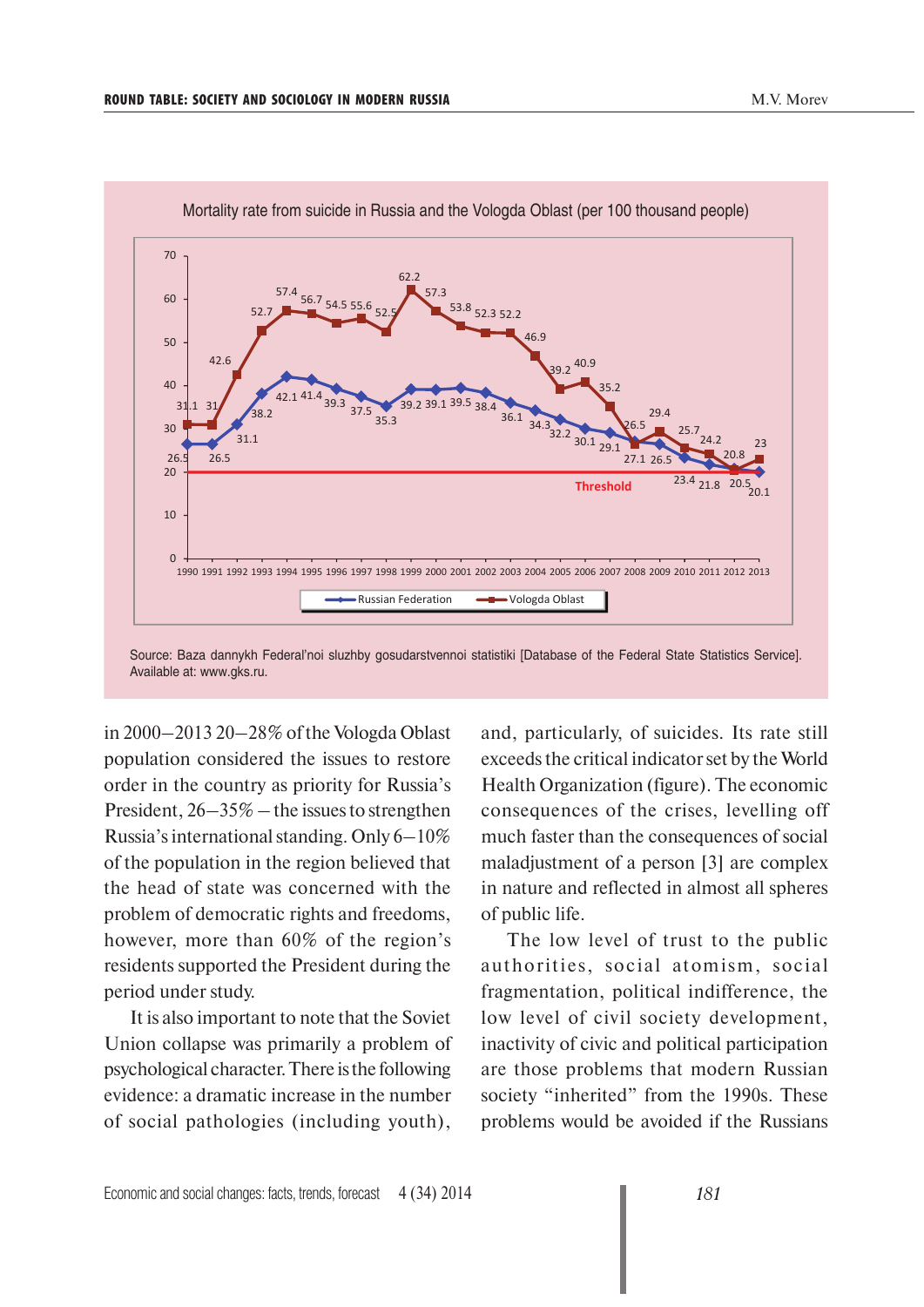preserved the feeling that they could influence the situation in the country, they had their own voice and that voice could be heard in the higher echelons of power. Sociological science should and could solve the problems, if the state were interested.

Today sociology and authorities face mostly similar tasks. The President urges to strengthen the vertical of power, consolidate the society and strive for a national idea and increase the role of society in making management decisions.

Hence, the authorities are aware that the consolidation of society, overcoming of the "gap" between the population and the state is the only way to maintain order in the country and credibility to the current political course of development in general (which is especially important in the framework of modernization, but also on the background of instability on the international political arena).

*Second,* sociological knowledge, disclosing the relationship of social processes and phenomena taking place in the society, considers the subjective factor of social development, which, according to J.T. Toshchenko, "plays a significant and increasingly important role among the factors that determine the content and the vector of changes in the world and in our country" [6, p. 32].

It is obvious that the official statistics does not provide a complete picture of the society development. For example, numerous studies show that macroeconomic indicators do not always reflect the real level of the state development; the high level of income does not always guarantee satisfaction with life; the growth of wealth is not always accompanied by the signs of increasing happiness [7, p. 137]. But this is a global practice.

In Russia, and especially at the present stage of social development, the role of the "subjective factor" and, accordingly, of sociological knowledge, reflecting its essence, is growing. This is facilitated by at least three simultaneously acting factors.

*The first one is specific features of Russian mentality.* As according to the RF President V.V. Putin, it is "our genetic code", based on values, ideas of the highest moral purpose of a man, some higher moral principles [5]. In the last 20–25 years, these values were not popular in the Russian society: in the 1990s – due to the instable economic situation and the specifics of the spiritual and value priorities of that time; in the 2000s – due to the society's striving for stabilization in the broad sense of the word (stabilization of the economy, quality of life, overcoming of negative trends in the demographic situation, social sphere, etc.).

However, being the essential features of the national character, they could not disappear, and existed at the latent level. As a result, according to M.K. Gorshkov, postreform Russia concentrated a huge sociopsychological resource, serving as a basis for the modernization breakthrough, which the Russian society needs desperately today, [2, p. 6]. Only nowadays "the genetic code" of the Russian society (returning to the President's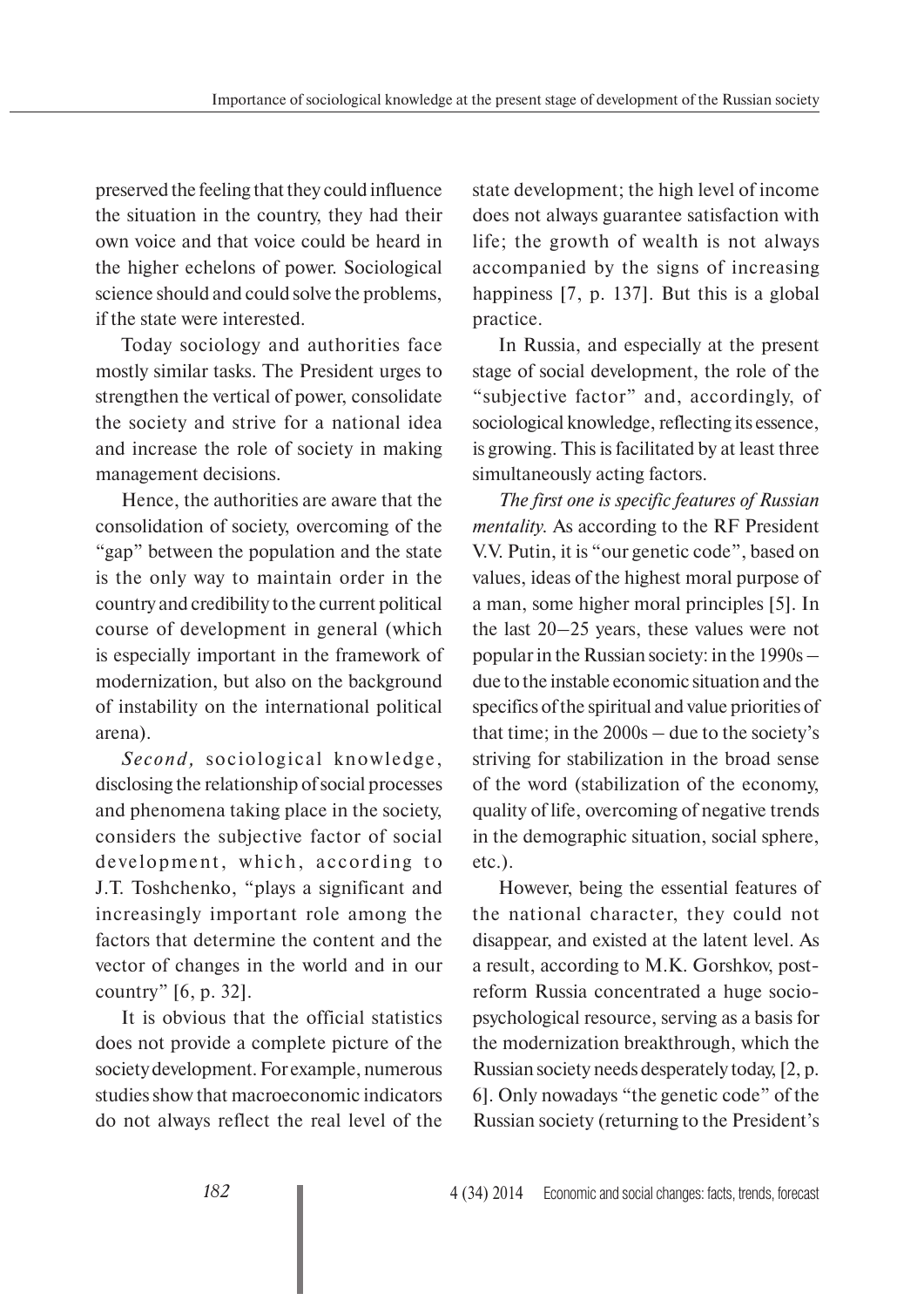words) is considered as "one of our main competitive advantages in today's world".

*This awareness at all government levels is the second factor to make sociological knowledge relevant.* The ideology, based on scientific knowledge, can be regarded as realistic. Otherwise, it is illusory [8].

*The third factor* is a time factor. The public polls have revealed the rapid growth of the population's support for the President's activities. The positive trends (albeit less vivid) are observed in relation to other authorities. However, it is clear that public opinion today largely depends on how the situation is developing in Ukraine, what political stance the President has in relations with Kiev, the United States and some Western European countries. Russian and foreign organizations, engaged in the study of public opinion, note that the consolidation processes unfold against this background.

In other words, the Russian society is consolidated due to "external threats", and the greater the threat, the more mass media provides information about the economic sanctions of the West or flagrant actions of Kiev authorities, the more cohesive the Russian society becomes, the more it supports the state. The society denounces the policy of Kiev and advances conceptual ideas about the contrast between Western and Russian civilizations.

But, in our opinion, no state should and can build long-term plans and forecasts, based on the figures of official statistics and, especially, the data of sociological surveys,

which take place in the conditions of the key factors that do not depend on internal political decisions. Consolidation of the Russian society under the influence of the "external factor" (the situation in Ukraine) is natural and obvious; however, in our opinion, this phenomenon is temporary.

To assess the actual convergence of the state and society, as well as representatives of various social strata, it is necessary to analyze the situation when the state is focused on solving urgent problems of the population, such as the increase in the standard of living and quality of life, social development, etc.

So, it is better to consider the trends of public opinion in retrospect. The sociological surveys results show that the assessment of the authorities before "Ukrainian events" was not so positive. During the 2000s when the population raised questions not about relations with the West, but about growth in salaries and pensions, the level of approval of key state institutions remained unchanged (increased support was not more than 5% per year) and during the presidency of D.A. Medvedev even decreased (from 76 to 64%, according to VTSIOM, from 73 to 52%, according to ISEDT RAS).

The beginning of the third term of Putin's presidency was accompanied by a slight increase in the level of approval, but it was short-term. As a consequence, in 2013 the level of approval of V. Putin was 54–56%, according to ISEDT RAS, and 60–63%, according to VTSIOM, and this figure did not change significantly.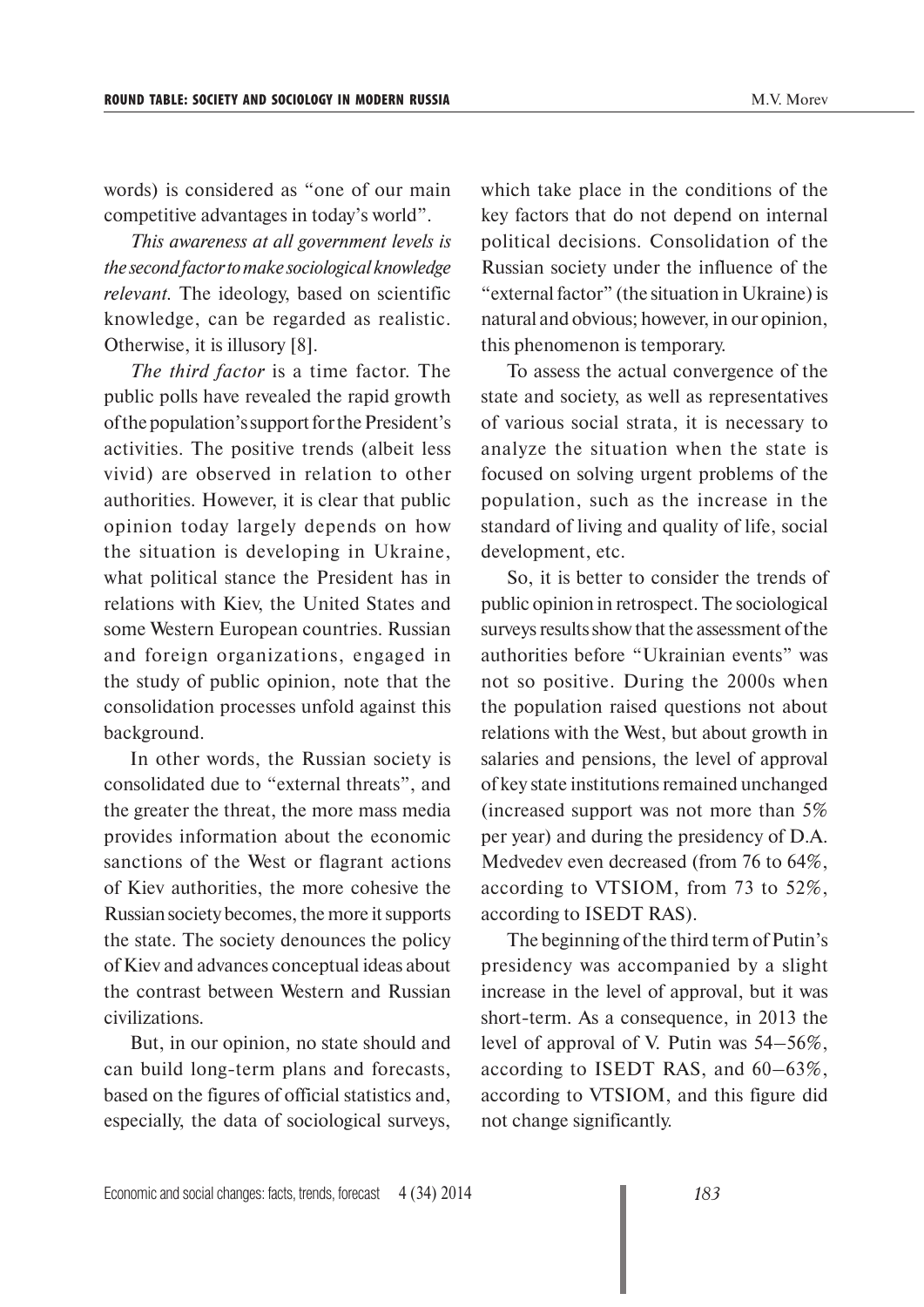Thus, the data of sociological studies warn that after the resolution of the crisis in Ukraine, the problems of living standards growth, overcoming inequality, social protection and social justice will become relevant again and the government will have to manage them, because the social patience of the Russians may be not as great as in the early and mid-2000s.

The simultaneous impact of the above factors – specificity of sociological knowledge, its demand on the part of authorities and need to act "for the future" – gives an opportunity to speak about the conditions under which social science can and should become a key element in mediating between the state and society and thus contribute to the further process of social development. According to M.K. Gorshkov, "we get used to a fairly mild formula "sociological support"... but I think that is not enough, we need a more deep and serious look at this interaction. This is not about support, but about real, meaningful inclusion. And not when we have to deal with inconsistent management decisions, but preferably in the earlier stages, when the solution is only ripening... We are talking about "social participation", at least, we insist on this term now, and I think it should be even strengthened in the future" [1].

## **Cited works**

- 1. Gorshkov M.K. *Topical Issues of Modern Russian Society: Scientific Approaches and Practice: Public Lecture (Vologda, June 20, 2014)*.
- 2. Gorshkov M.K. Russian Sociology and the Challenges of Modern Society: in lieu of a Preface. *A Reforming Russia: Yearbook*, 2010, no.9, pp. 3-19.
- 3. Ivanov I. *Undeclared War*. Available at: http://www.sakha.ru/sakha/smi/gazeta/yakutia/n29326/25-62.html
- 4. Levashov V.K. Russia at the Bifurcation of Socio-Political Trajectories of Development. *Public Opinion Monitoring*, 2011, no.3(103), pp. 5-23.
- 5. Televised Phone-In with President V.V. Putin: Transcript. *The Russian Newspaper*: http://www.rg.ru/2014/04/17/ liniya-site.html
- 6. Toshchenko J.T. Social Mood a Phenomenon of Sociological Theory and Practice. *Sociological Studies*, 1998, no.1, pp. 21-35.
- 7. Shabunova A.A., Morev M.V. Vologda Residents' Notions of Happiness. *Economic and Social Changes: Facts, trends, Forecast*, 2013, no.1, pp. 137-150.
- 8. Yadov V.A. *Strategy of Sociological Research*. Available at: http://www.isras.ru/publ.html?id=585